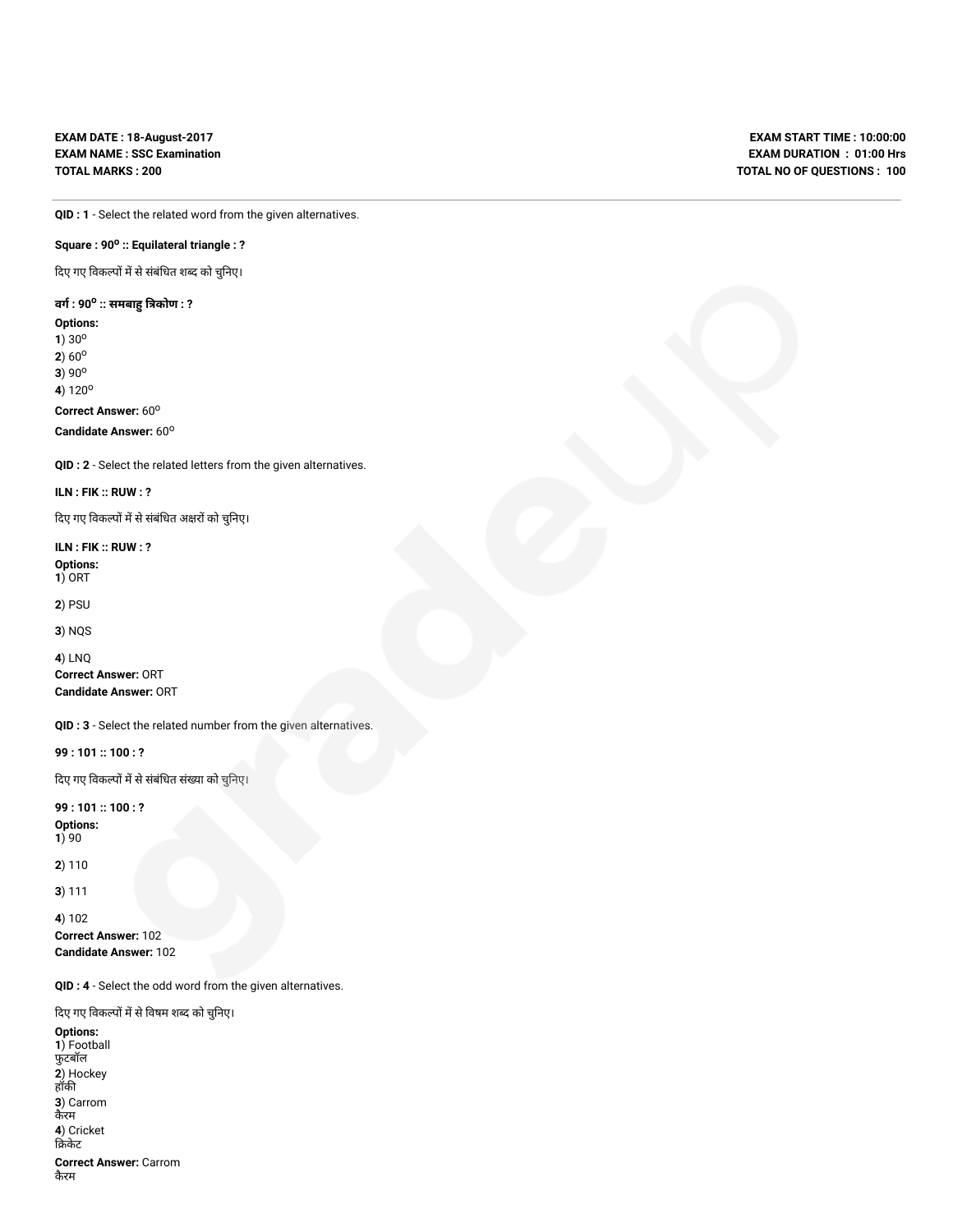**Candidate Answer:** Carrom कैरम

**QID : 5** - Select the odd letters from the given alternatives.

दिए गए विकल्पों में से विषम अक्षरों को चुनिए।

**Options: 1**) ACE

**2**) FHJ

**3**) QTW

**4**) KMO **Correct Answer:** QTW

**Candidate Answer:** FHJ

**QID : 6** - Select the odd number from the given alternatives.

दिए गए विकल्पों में से विषम संख्या को चुनिए। **Options:**

**1**) 121 **2**) 44 **3**) 66 **4**) 111 **Correct Answer:** 111

**Candidate Answer:** 121

**QID : 7** - A series is given, with one word missing. Choose the correct alternative from the given ones that will complete the series.

**tub, size, latin, formal, ?**

एक अनुक्रम दिया गया है, जिसमें एक शब्द लुप्त है। दिए गए विकल्पों में से वह सही विकल्प चुनिए जो अनुक्रम को पूरा करे।

**tub, size, latin, formal, ? Options: 1**) smooth

**2**) idle

**3**) scramble

**4**) capital **Correct Answer:** capital **Candidate Answer:** capital

**QID : 8** - A series is given, with one term missing. Choose the correct alternative from the given ones that will complete the series.

**YXWv, TSrQ, OnML, jIHG, EDCb, ?**

एक अनुक्रम दिया गया है, जिसमें एक पद लुप्त है। दिए गए विकल्पों में से वह सही विकल्प चुनिए जो अनुक्रम को पूरा करे।

**YXWv, TSrQ, OnML, jIHG, EDCb, ?**

**Options: 1**) YXwV

**2**) ZYxW

**3**) XwVU

**4**) YxWV

**Correct Answer:** ZYxW **Candidate Answer:** ZYxW

**QID : 9** - A series is given, with one number missing. Choose the correct alternative from the given ones that will complete the series.

**2, 5, 10, 17, ? , 37**

एक अनुक्रम दिया गया है, जिसमें एक संख्या लुप्त है। दिए गए विकल्पों में से वह सही विकल्प चुनिए जो अनुक्रम को पूरा करे।

**2, 5, 10, 17, ? , 37**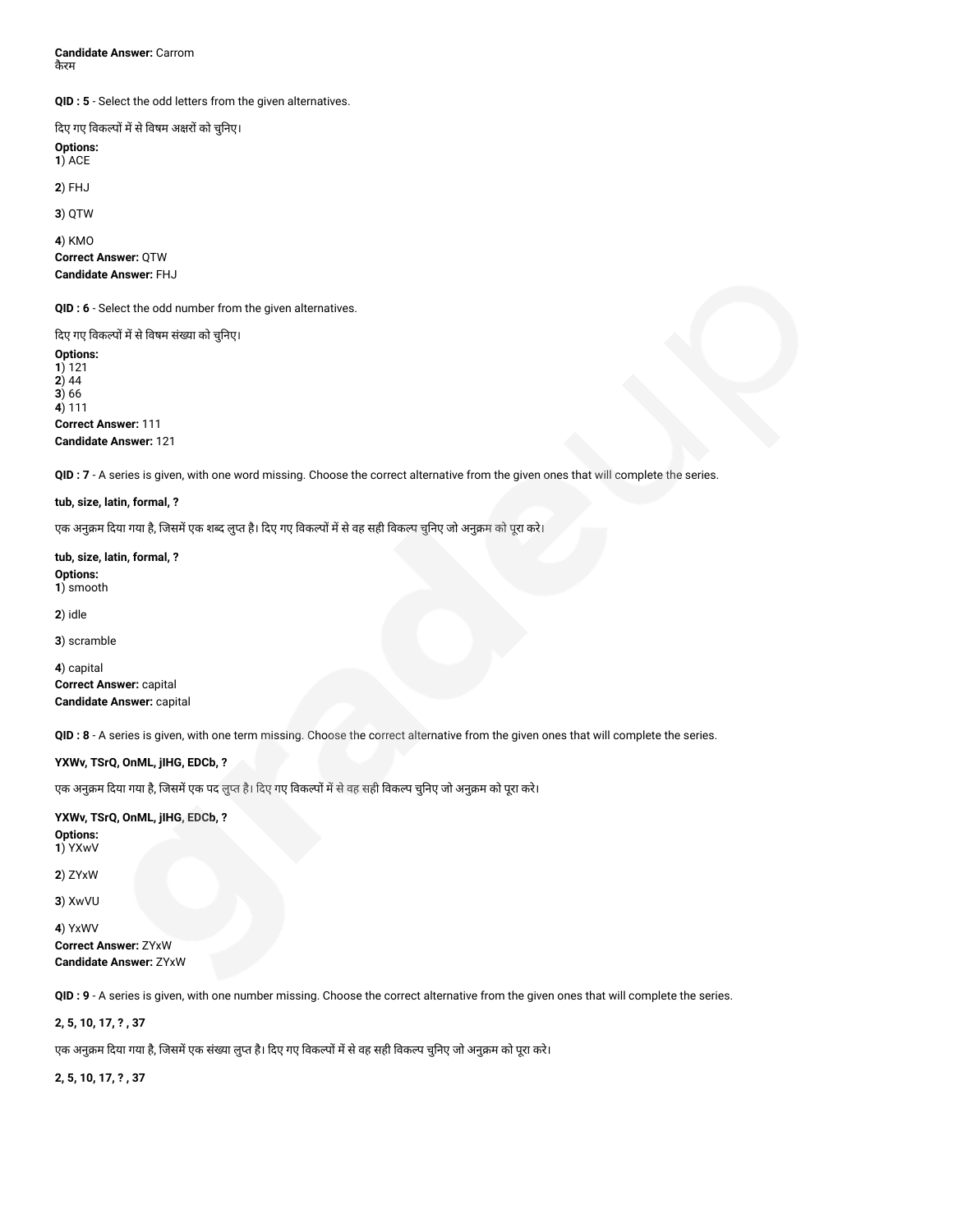**1**) 24

**2**) 30

**3**) 32

**4**) 26

**Correct Answer:** 26 **Candidate Answer:** 26

**QID : 10** - Gurkiran's birthday is on Sunday 21<sup>st</sup> May. On what day of the week will be Shreyas's Birthday in the same year if Shreyas was born on 14<sup>th</sup> November?

गुरकिरन का जन्मदिन रविवार 21 मई को है। यदि श्रेयास का जन्म 14 नवंबर हुआ था तो उसी वर्ष श्रेयास का जन्मदिन सप्ताह के किस दिन होगा?

**Options: 1**) Tuesday मंगलवार **2**) Wednesday बुधवार **3**) Friday शुक्रवार **4**) Saturday शनवार

**Correct Answer:** Tuesday मंगलवार

**Candidate Answer:** Friday शुवार

**QID : 11** - The weights of 4 boxes are 40, 70, 80 and 50 kilograms.Which of the following cannot be the total weight,in kilograms, of any combination of these boxes and in a combination a box can be used only once?

चार बक्सों का वजन 40, 70, 80 और 50 किलोग्राम है। निम्नलिखित में से बक्सी के किसी भी संयोजन से कुल वज़न, किलोग्राम में कोन सा नहीं हो सकता है और एक सन्योजन में एक बक्सा एक ही बार प्रयोग में लाया जा सकता है?

**Options: 1**) 240

**2**) 160 **3**) 200

**4**) 220 **Correct Answer:** 220

**Candidate Answer:** 220

**QID : 12** - From the given words, select the word which cannot be formed using the letters of the given word.

## **THUMBING**

निम्नलिखित विकल्पों में से वह शब्द चुनिए जो दिए गए शब्द के अक्षरों का प्रयोग करके नहीं बनाया जा सकता:

**THUMBING Options:**

**1**) THING

**2**) MIGHT

**3**) HAUNT

**4**) THUMB **Correct Answer:** HAUNT **Candidate Answer:** HAUNT

**QID : 13** - If **HUMBLED** is coded as **JWODNGF,** then how will **WAX** be coded as?

यद **HUMBLED** को कसी कोड म**JWODNGF** लखा जाता है, तो **WAX** को उसी कोड मया लखा जाएगा?

**Options: 1**) DHP

**2**) YCZ

**3**) VIS

**4**) JMH

**Correct Answer:** YCZ **Candidate Answer:** YCZ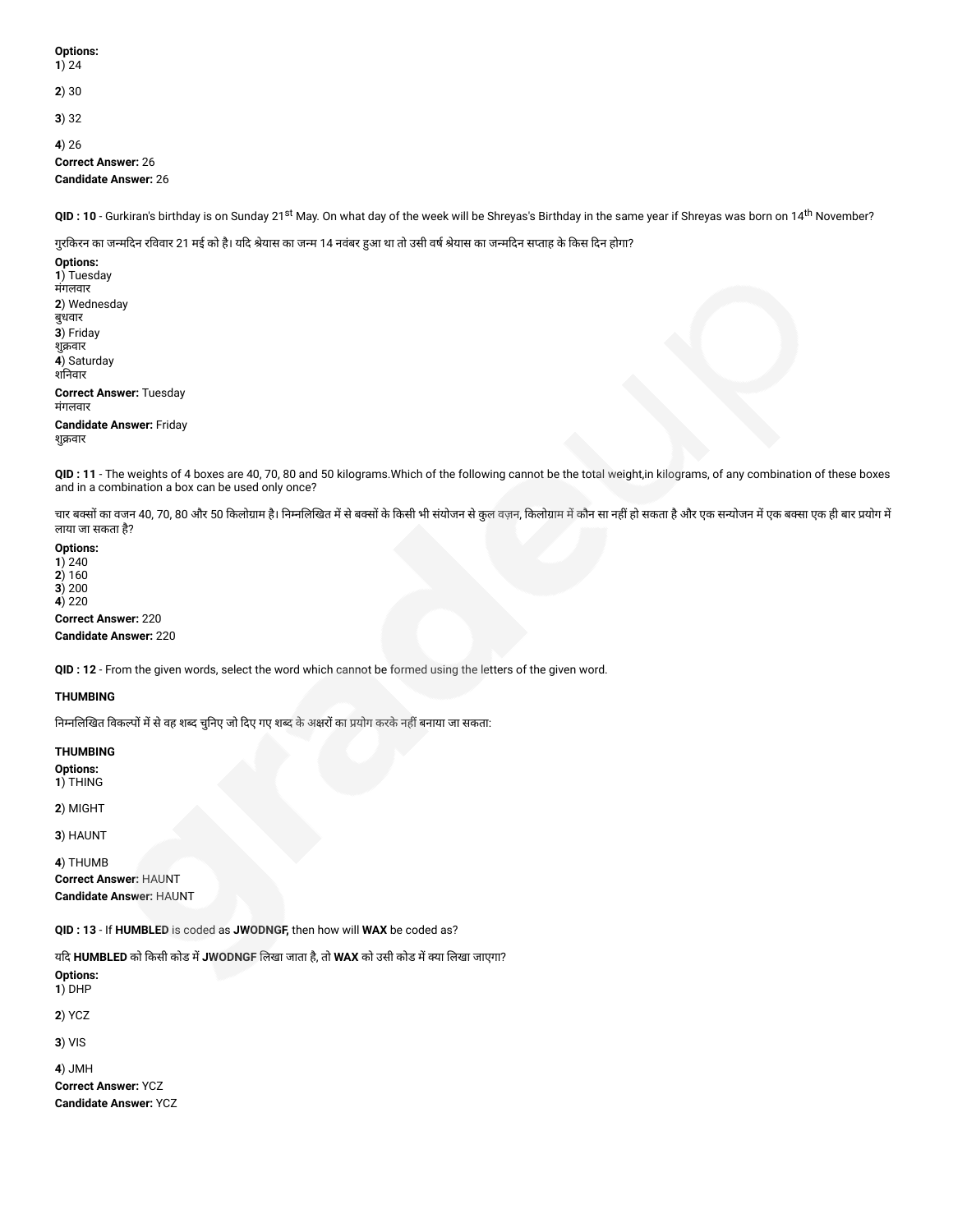QID : 14 - In a certain code language, '+' represents 'x', '-' represents '+', 'x' represents '÷' and '÷' represents '-'. What is the answer to the following question?

**60 x 5 + 3 ÷ 24 - 6 = ?**

किसी कोड भाषा में, '+' का मतलब 'x' है, '-' का मतलब '+' है, 'x' का मतलब '÷' है और '÷' का मतलब '-' है। निम्नलिखित प्रश्न का उत्तर क्या है?

**60 x 5 + 3 ÷ 24 - 6 = ? Options: 1**) 18 **2**) 94 **3**) 9 **4**) 57

**Correct Answer:** 18 **Candidate Answer:** 18

**QID : 15** - If **9@3=12**; **15@4=22**; **16@14=4**; then what is the value of **6@2=?**

यदि 9@3=12; 15@4=22; 16@14=4; तो 6@2 = ? का मान ज्ञात कीजिये।

**Options: 1**) 26 **2**) 1 **3**) 30 **4**) 8 **Correct Answer:** 8

**Candidate Answer:** [ NOT ANSWERED ]

**QID : 16** -

**Options: 1**) 58

**2**) 14

**3**) 49

**4**) 4

**Correct Answer:** 49

**Candidate Answer:** [ NOT ANSWERED ]

**QID : 17** - Two motorcyclists P and Q start from the same point. P rides 11 km West, then turns South and rides 16 km, then turns to his right and rides 14 km. Q rides 30 km South, then turns to his right and rides 25 km. Where is Q with respect to P now?

दो मोटरसाइकिल चालक P और Q एक ही बिंदु से शुरूआत करते हैं। P 11 कि.मी. पश्चिम की ओर जाता है, फिर आती है, और आप क कि.मी. तक जाता है। Q दक्षिण की ओर 30 कि.मी. तक जाता है, फिर अपनी दाईं ओर मुड़ जाता है और 25 कि.मी. तक जाता है। P की स्थिति से अब Q कहां पर है?

**Options: 1**) 14 km North 14 क.मी. उर **2**) 14 km South 14 कि.मी. दक्षिण **3**) 44 km South 44 कि.मी. दक्षिण **4**) 44 km North 44 कि.मी. उत्तर

**Correct Answer:** 14 km South 14 कि.मी. दक्षिण

**Candidate Answer:** 14 km South 14 क.मी. दण

**QID : 18** - In the question a statement is given, followed by two arguments, I and II. You have to consider the statement to be true even if it seems to be at variance from commonly known facts. You have to decide which of the given arguments, if any, is a strong argument.

**Statement :** Should mango export be banned to bring down domestic prices?

**Argument I :** Yes, environmentalists and dieticians too encourage eating only local fruits. **Argument II :** No, exports bring in valuable foreign currency.

प्रशन में एक कथन दिया गया है जिसके आगे दो तर्क I और II दिए गये हैं। आपको मानना है कि कथन सत्य है सामान्यत: ज्ञात तथा सेभिन्न प्रतीत होता हो। आपको निर्णय करना है की दिए गए तर्कों में से कौन-सा/कौन-से तर्क मज़बूत हैं, यदि कोई हो।

**कथन:** घरेलूक़मत को कम करनेकेलए आम केनयात पर तबंध लगाया जाना चाहए?

**तर्क l:** हां, पर्यावरणवद और आहार विशेषज्ञ केवल स्थानीय फल खाने को प्रोत्साहित करते हैं। **तर्क II:** नहीं, निर्यात मुल्यवान विदेशी मुद्रा लाते हैं।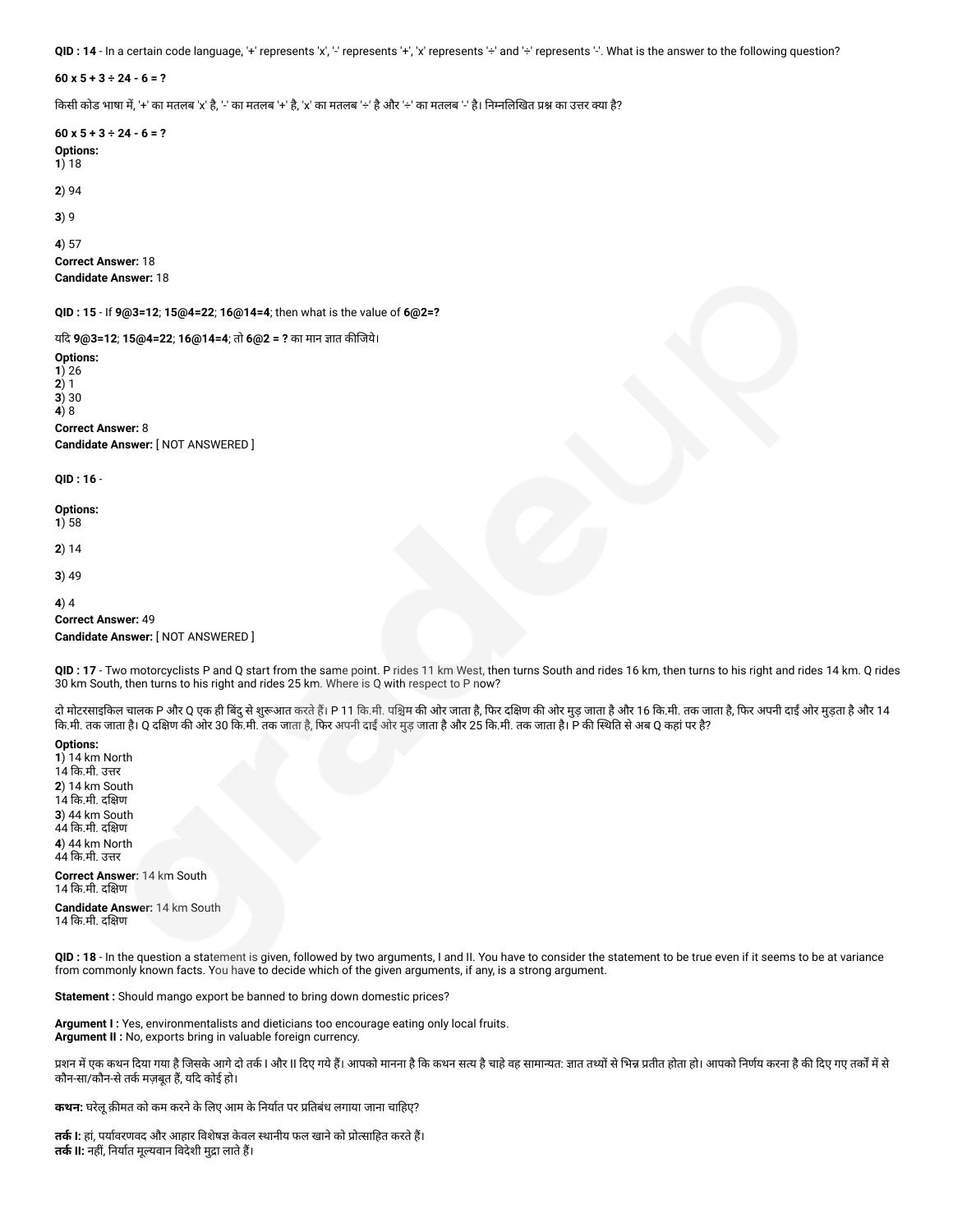**Options: 1**) if only argument I is strong. यद केवल तक I मज़बूत है। **2**) if only argument II is strong. यद केवल तक II मज़बूत है। **3**) if both I and II are strong. च्यदि दोनों तर्क I और II मज़बूत हैं। **4**) if neither I nor II is strong. यद ना तो तक I और ना ही तक II मजबूत है। **Correct Answer:** if only argument II is strong. यद केवल तक II मज़बूत है। **Candidate Answer:** [ NOT ANSWERED ] **QID : 19** - **Options: 1**) **2**) **3**) **4**) **Correct Answer: Candidate Answer: QID : 20** - **Options: 1**) G,D,A **2**) F,A,C **3**) E,G **4**) E,D,A **Correct Answer:** E,G **Candidate Answer:** E,G **QID : 21** - **Options: 1**)

**2**)

**3**)

**4**)

**Correct Answer: Candidate Answer:**

**QID : 22** -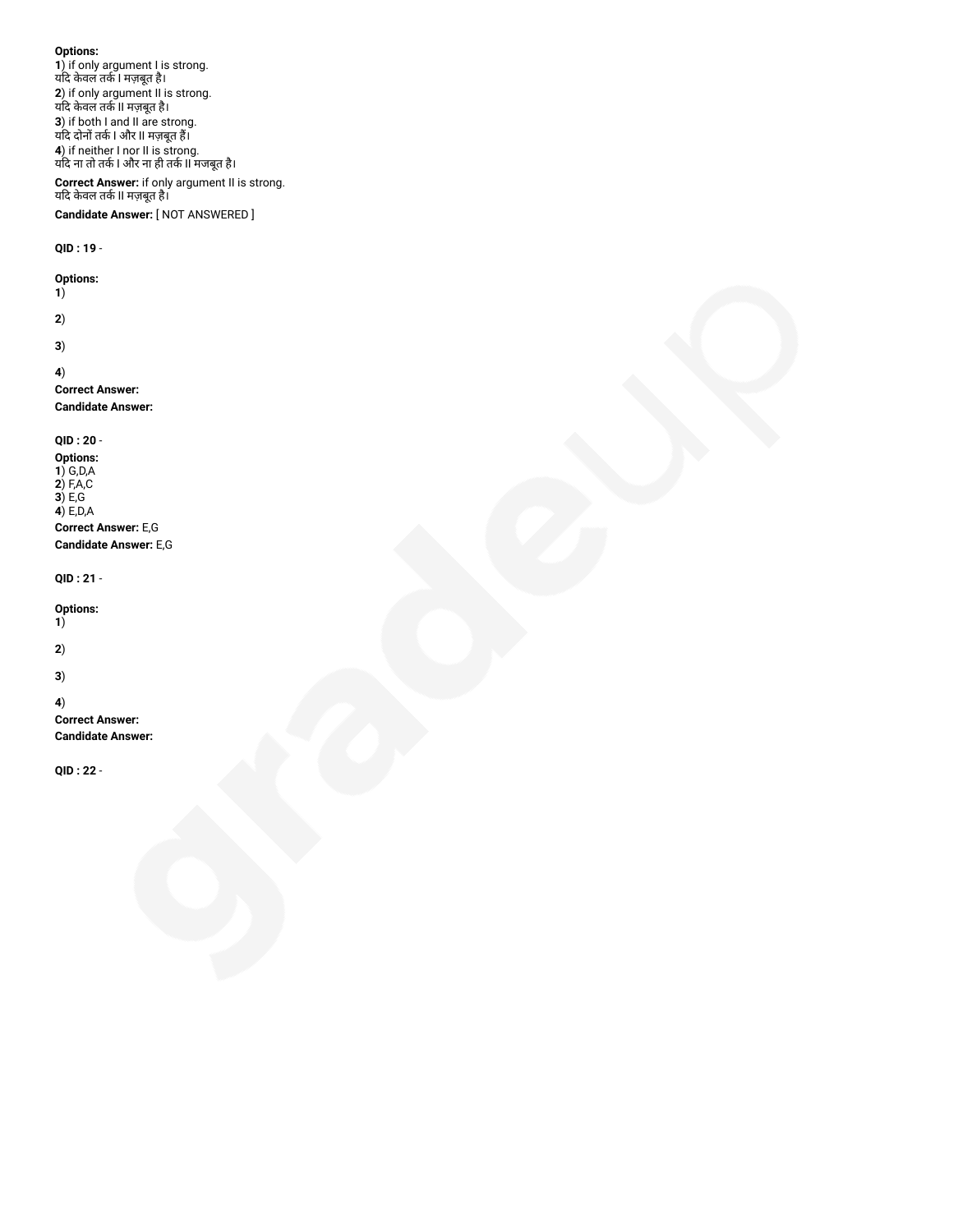







# **Correct Answer:**



# **Candidate Answer:**



# **QID : 23** -

A piece of paper is folded and punched as shown below in the question figures. From the given answer figures, indicate how it will appear when opened.

प्रश्न आकृतियों में दिखाए अनुसार कागज को मोड़कर उसमें छेद करने तथा खोलने के बाद वह किस उत्तर आकृति जैसा दिखाई देगा?

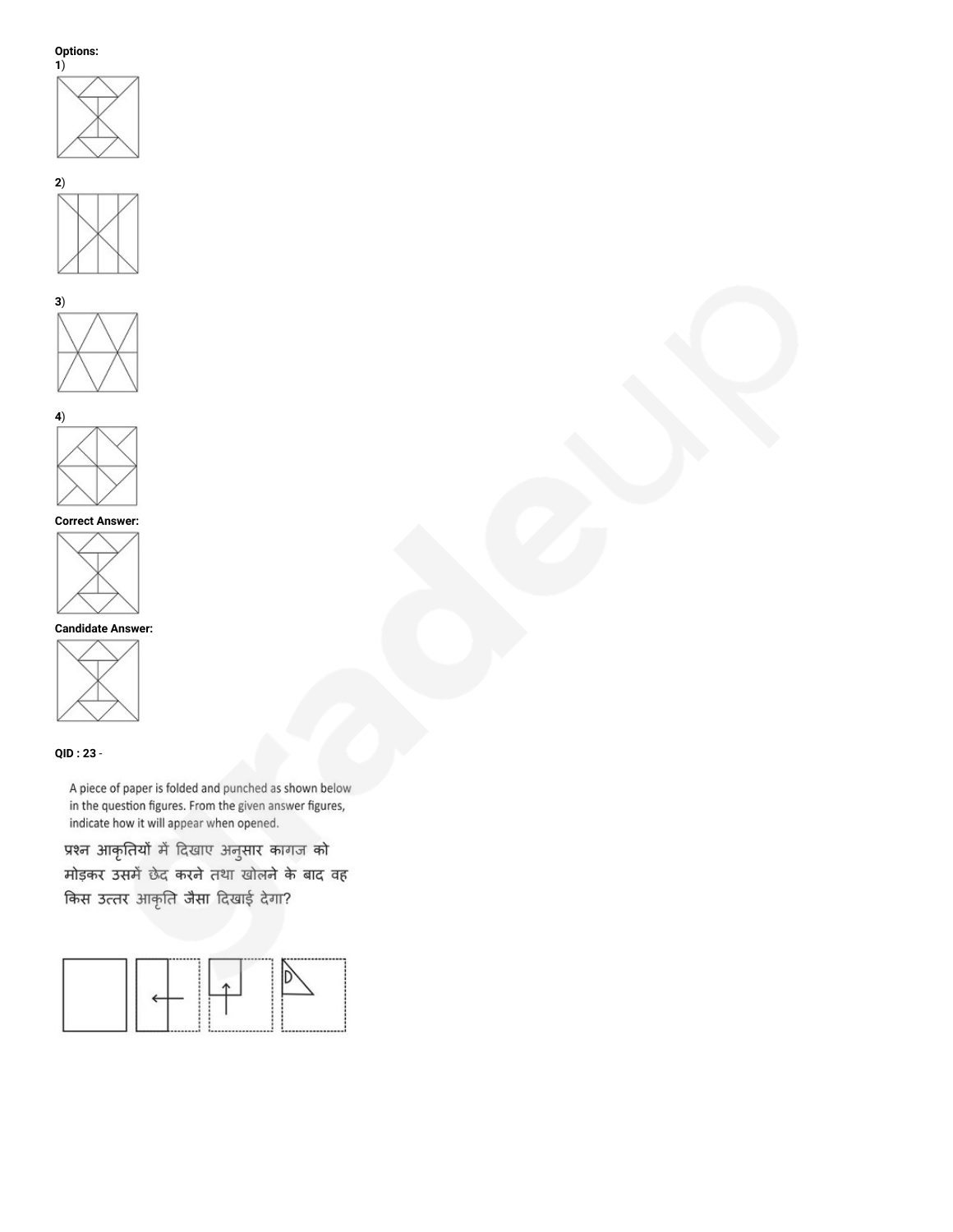











# **QID : 24** -

If a mirror is placed on the line MN, then which of the answer figures is the right image of the given figure?

यदि एक दर्पण को MN रेखा पर रखा जाए तो दी गई उत्तर आकृतियों में से कौन-सी आकृति प्रश्न आकृति का सही प्रतिबिम्ब होगी?

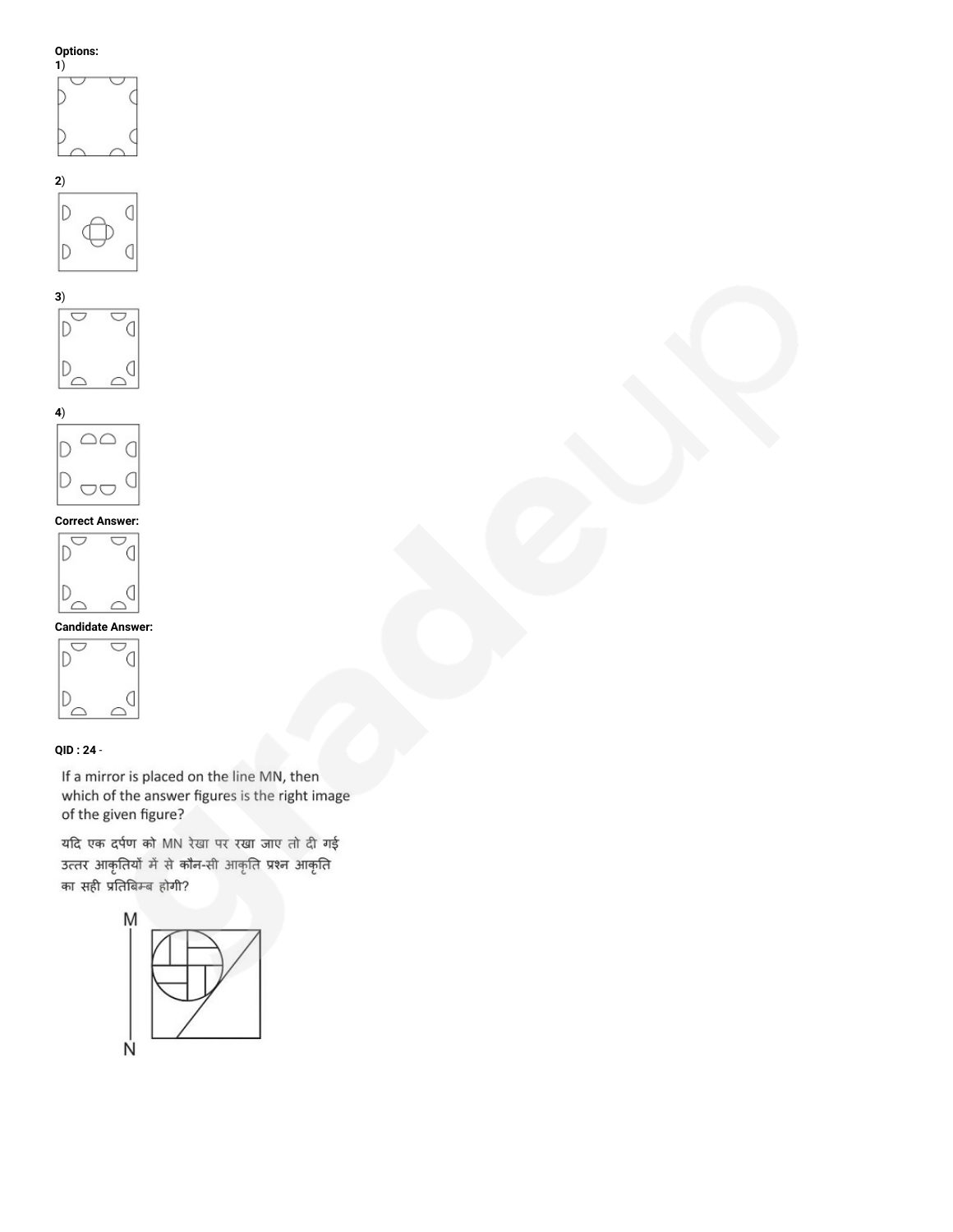







## **Correct Answer:**



# **Candidate Answer:**



**QID : 25** -

**Options: 1**) 21,23,78,98

**2**) 76,12,87,97

**3**) 40,32,76,79

**4**) 33,23,57,88 **Correct Answer:** 76,12,87,97 **Candidate Answer:** 76,12,87,97

**QID : 26** - The closest example of a centrally planned economy is the \_\_\_\_\_\_\_\_\_\_ for the major part of the 20th Century.

बीसवी सदी की एक लम्बी अवधि तक केंद्रीकृत योजनाबद्ध अर्थव्यवस्था का निकटतम उदाहरण \_\_\_\_\_\_\_\_\_ है।

**Options: 1**) USA यूएसए **2**) India भारत **3**) Soviet Union सोवयत संघ **4**) Japan जापान **Correct Answer:** Soviet Union सोवयत संघ

**Candidate Answer:** Soviet Union सोवयत संघ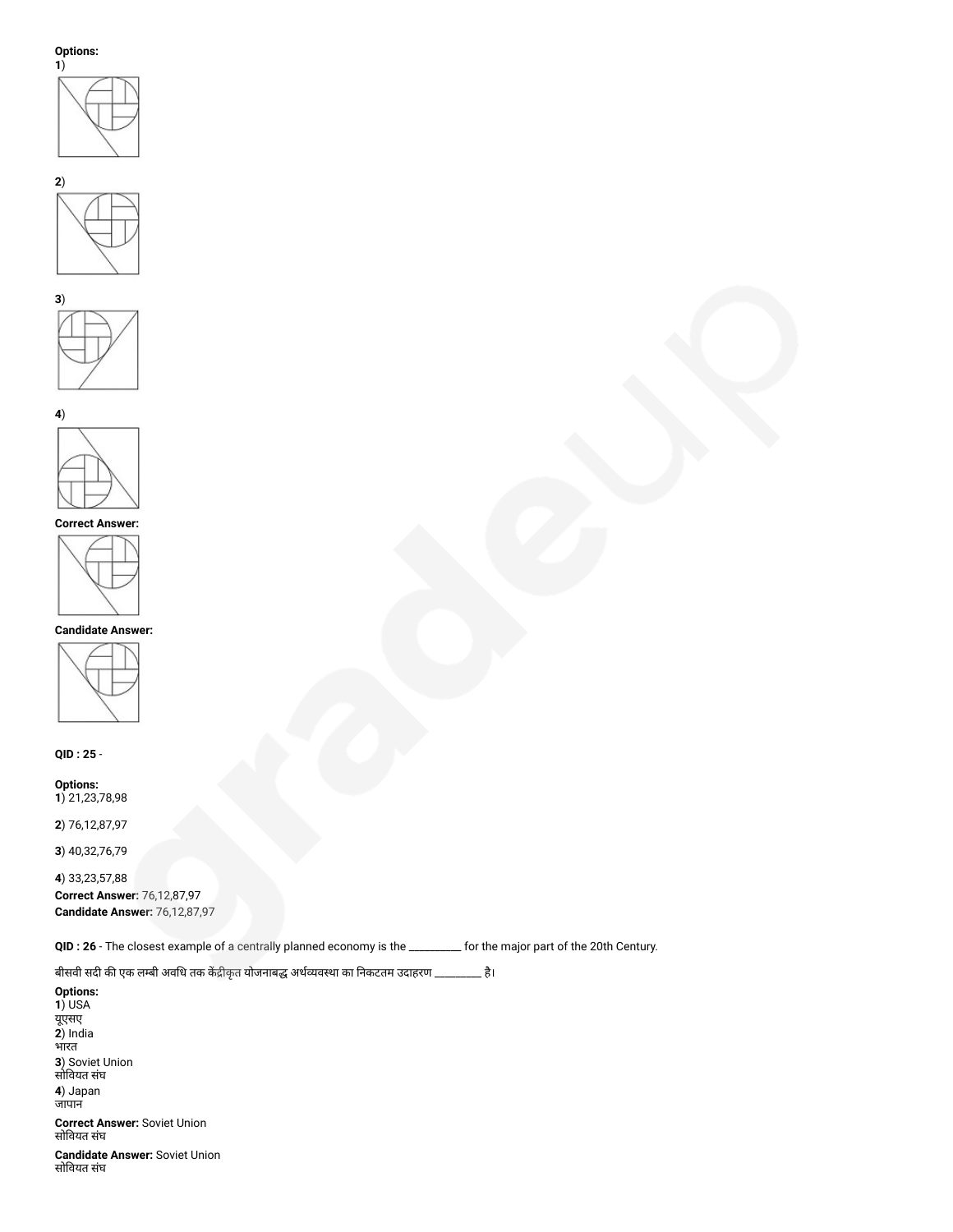**QID : 27** - \_\_\_\_\_\_\_\_\_\_\_\_ is the relationship between the variable input and output, keeping all other inputs are held constant.

<sub>-</sub> परिवर्ती आगत तथा निर्गत से सम्बंधित है, ऐसी स्थिति में जब अन्य सभी आगतों को स्थिर रखा जाए।

**Options: 1**) Total product कुल उपाद **2**) Average product औसत उपाद **3**) Isoquant समान मात्रा **4**) The Long Run दीर्घकाल **Correct Answer:** Total product

कुल उपाद

**Candidate Answer:** [ NOT ANSWERED ]

**QID : 28** - \_\_\_\_\_\_\_\_\_\_\_\_\_ means cases that can be directly considered by the Supreme Court without going to the lower courts before that.

्का अर्थ है कि कुछ मुकदमों की सुनवाई सीधे सर्वोच्च न्यायलय कर सकता है। ऐसे मुकदमों में पहले निचली अदालतों में सुनवाई जरूरी नहीं।

**Options: 1**) Original Jurisdiction मौलिक क्षेत्राधिकार **2**) Writ Jurisdiction रिट सम्बन्धी क्षेत्राधिकार **3**) Appellate Jurisdiction अपीली क्षेत्राधिकार **4**) Advisory Jurisdiction सलाह सम्बन्धी क्षेत्राधिकार **Correct Answer:** Original Jurisdiction

मौलिक क्षेत्राधिकार **Candidate Answer:** Original Jurisdiction मौलिक क्षेत्राधिकार

**QID : 29** - Under which of the following jurisdiction can any individual, whose fundamental right has been violated, can directly move the Supreme Court for remedy?

इनमें से कौन से अधिकार क्षेत्र के तहत कोई भी व्यक्ति, जिसके मौलिक अधिकार का उल्लंघन हुआ है, समाधान के लिए सीधे सर्वोच्च न्यायालय जा सकता है?

**Options: 1**) Original Jurisdiction मूल न्यायिक क्षेत्र **2**) Writ Jurisdiction याचिका का न्यायिक क्षेत्र **3**) Appellate Jurisdiction अपील न्यायिक क्षेत्र **4**) Advisory Jurisdiction सलाहकार न्यायिक क्षेत्र

**Correct Answer:** Writ Jurisdiction याचिका का न्यायिक क्षेत्र **Candidate Answer:** Writ Jurisdiction

याचिका का न्यायिक क्षेत्र

QID : 30 - During their rule the British persuaded or forced cultivators in Bengal to grow

अपने शासन के दौरान अंग्रेज़ किसानों को बंगाल में \_\_\_\_\_\_ उगाने के लिए मजबूर करते रहे।

**Options: 1**) Jute जूट **2**) Tea चाय **3**) Sugarcane गन्ना **4**) Wheat गेहूं **Correct Answer:** Jute जूट **Candidate Answer:** Tea चाय

**QID : 31** - The Mongols under \_\_\_\_\_\_\_\_\_\_\_ invaded Transoxiana in north-east Iran in 1219.

\_\_\_\_ के नेतृत्व में मंगोलों ने 1219 में उत्तर पूर्वी ईरान में ट्रांसऑक्सासियाना पर हमला किया।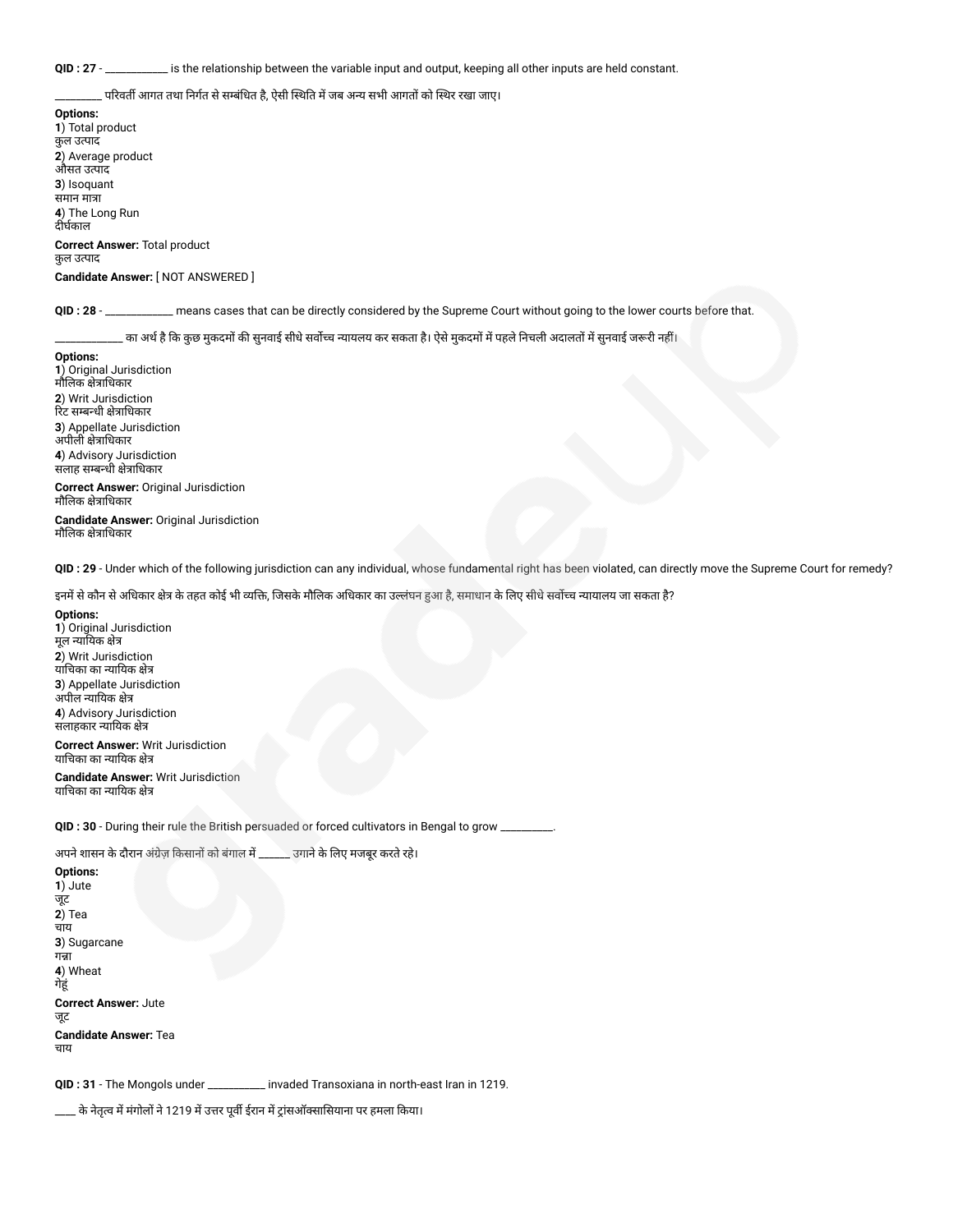**Options: 1**) Timur Lang तैमूर लंग **2**) Nadir Shah नादर शाह **3**) Ahmed Shah Abdali अहमद शाह अदाली **4**) Genghis Khan चंगेज़ खां **Correct Answer:** Genghis Khan चंगेज़ खां **Candidate Answer:** Nadir Shah नादर शाह

**QID : 32** - In the biosphere living beings are inter-related and interdependent on each other for survival. This life supporting system is known as the \_\_\_\_\_\_\_\_\_\_.

जैव मंडल में सभी जीवित जातियां जीवित रहने के लिए एक दूसरे से परस्पर संबंधित और निर्भर रहती हैं। इस जीवन आधारित तंत्र को \_\_\_\_ कहते हैं।

**Options: 1**) Ecosystem पारितंत्र **2**) Mountain range पर्वत श्रेणियां **3**) Forest जंगल **4**) Atmosphere वातावरण **Correct Answer:** Ecosystem पारितंत्र **Candidate Answer:** Ecosystem पारितंत्र

**QID : 33** - The part of the Himalayas between Tista and Dihang rivers is known as \_\_\_\_\_\_\_\_\_ Himalayas.

तिस्ता और दिहांग नदियों के बीच आने वाले हिमालय के भाग को \_\_\_ हिमालय कहा जाता है।

**Options: 1**) Nepal नेपाल **2**) Kashmir कश्मीर **3**) Assam आसाम **4**) Jammu जमू **Correct Answer:** Assam आसाम **Candidate Answer:** Assam आसाम

**QID : 34** - Other name of Platelets is?

पटटिकाणु (प्लेटलेट्स) का दूसरा नाम क्या है?

**Options: 1**) Leucocytes युकोसाइट **2**) Erythrocytes रक्ताणु (इरिथ्रोसाइट) **3**) Platelets पटटकाणु (लेटलेट्स) **4**) Thrombocytes ोबोसाइट

\_\_\_\_\_\_\_\_\_\_\_\_\_.

**Correct Answer:** Thrombocytes ोबोसाइट

**Candidate Answer:** Erythrocytes रक्ताणु (इरिथ्रोसाइट)

**QID : 35** - In stems, the protoxylem lies towards the centre and the metaxylem lies towards the periphery of the organ. This type of primary xylem is called

तने में प्रोटोजाइलम केंद्र की ओर तथा मेटाजाइलम परिधि की ओर होते हैं। इस प्रकार के जाइलम को \_\_\_\_\_\_\_\_ कहते हैं।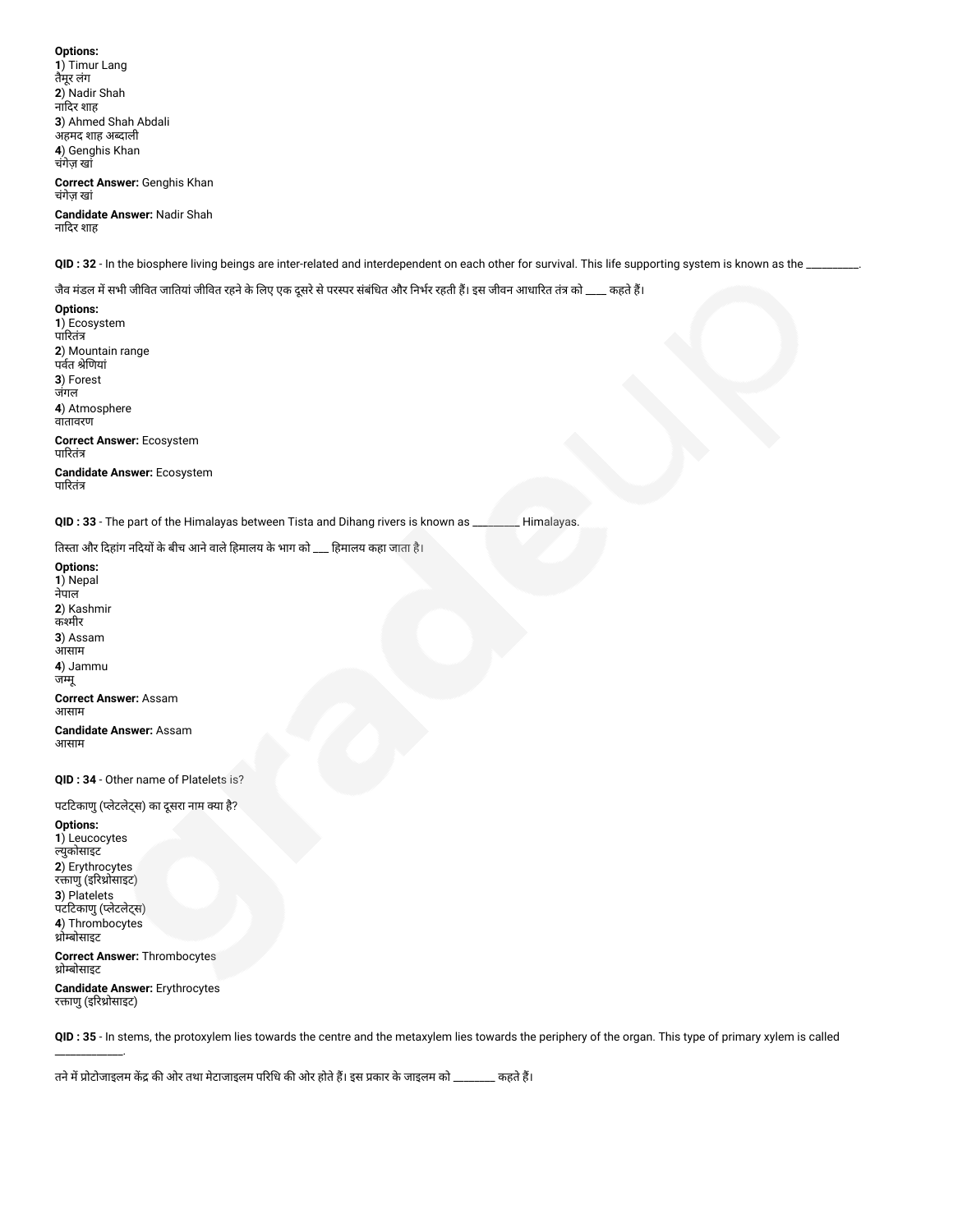**Options: 1**) Xylem fibres ज़ाइलम तंतु **2**) Xylem parenchyma ज़ाइलम पैरेकाइमा **3**) Exarch बाह्य आदिदारुक **4**) Endarch मध्यादिदारुक

**Correct Answer:** Endarch मयाददाक

**Candidate Answer:** Xylem parenchyma ज़ाइलम पैरेकाइमा

QID : 36 - \_\_\_\_\_\_\_\_\_\_\_ is the second largest animal phylum.

\_\_\_\_\_\_\_\_\_ सरा सबसेबड़ा ाणी संघ है। **Options: 1**) Mollusca मोलक **2**) Chordata रज्जुकी **3**) Coelomates प्रगुही **4**) Anneldia ऐनेलडा **Correct Answer:** Mollusca मोलक **Candidate Answer:** Mollusca मोलक

**QID : 37** - In a qualitative way, the tendency of undisturbed objects to stay at rest or to keep moving with the same velocity is called \_\_\_\_\_\_\_\_\_.

गुणात्मक रूप में किसी वस्तु के विरामावस्था में रहने या समान वेग से गतिशील रहने की प्रवृत्ति को \_\_\_\_\_\_\_\_\_ कहते हैं।

**Options: 1**) force बल **2**) acceleration वरण **3**) friction घषण **4**) inertia जडव **Correct Answer:** inertia जडव **Candidate Answer:** inertia जडव

**QID : 38** - The time taken by a pendulum to complete one oscillation is called its?

सरल लोलक एक दोलन पूरा करने में जितना समय लगाता है उसे सरल लोलक का क्या कहते है?

**Options: 1**) Maximum speed अधकतम चाल **2**) Average speed औसत चाल **3**) Time period आवर्त काल **4**) Time interval समय अंतराल

**Correct Answer:** Time period आवर्त काल

**Candidate Answer:** Time period आवर्त काल

**QID : 39** - Teach Text' is a text editor in which of the following operating systems?

निम्नलिखित में से किस प्रचालन प्रणाली (ऑपरेटिंग सिस्टम) में टीच टेक्स्ट एक टेक्स्ट संपादक हैं?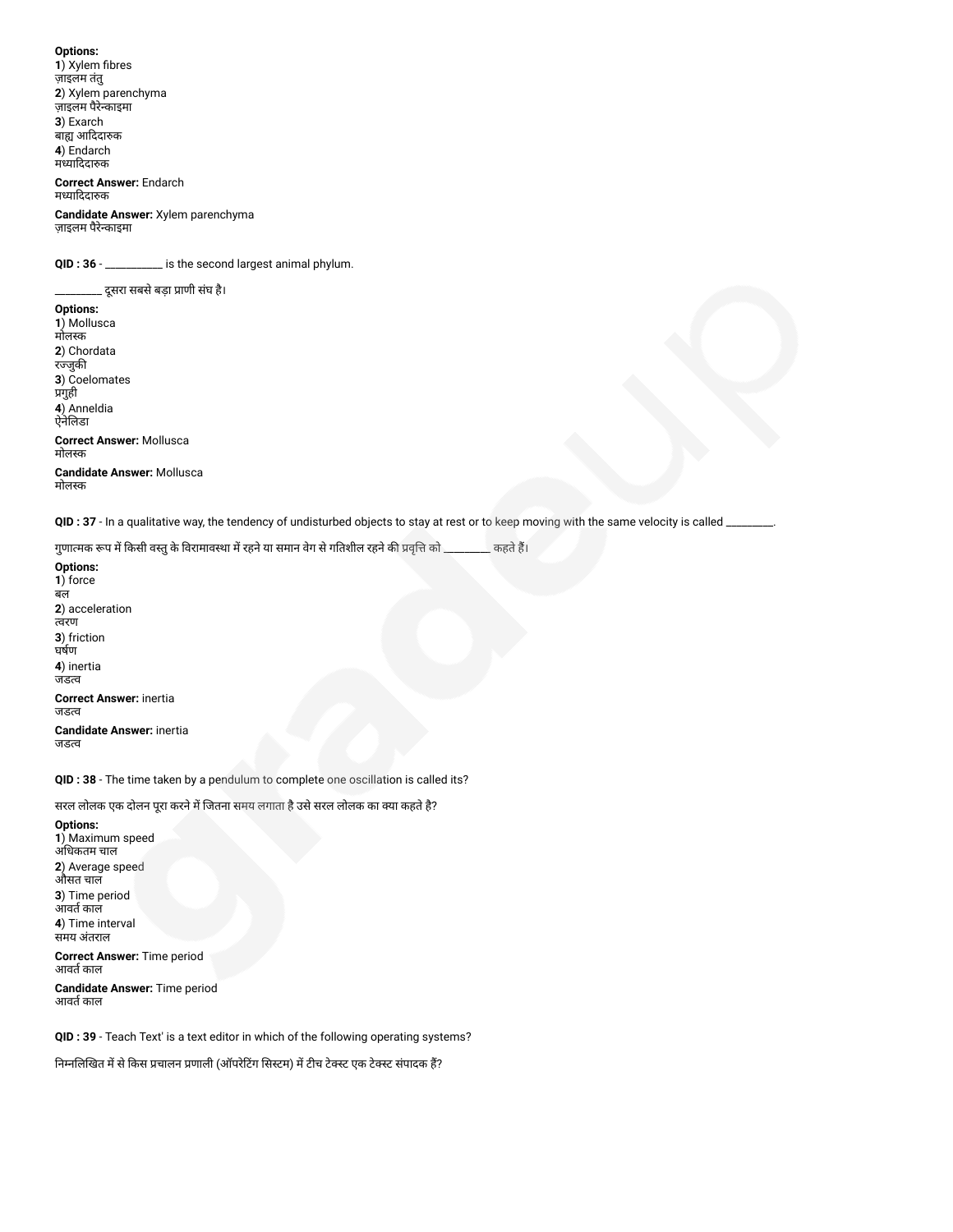**Options: 1**) Windows विंडोज़ **2**) Google Chrome गुगल क्रोम **3**) Mozilla Firefox मोज़ला फायरफॉस **4**) Macintosh मैकनटोश **Correct Answer:** Macintosh

मैकनटोश **Candidate Answer:** Macintosh

मैकनटोश

**QID : 40** - Metals react with sodium hydroxide to produce \_\_\_\_\_\_\_\_\_\_\_.

धातु सोडियम हाइड्रोक्साइड से अभिक्रिया करके \_\_\_\_ उत्पन्न करते हैं।

**Options: 1**) oxygen gas ऑसीजन गैस **2**) sodium सोडयम

**3**) water जल

**4**) hydrogen gas हाइड्रोजन गैस

**Correct Answer:** hydrogen gas हाइड्रोजन गैस

**Candidate Answer:** hydrogen gas हाइड्रोजन गैस

**QID : 41** - Which base is present in lime water?

चूने के पानी में कौन सा क्षारक पाया जाता है?

**Options: 1**) Sodium hydroxide सोडियम हाइड्राक्साइड **2**) Magnesium hydroxide मैग्नीशियम हाइड्राक्साइड **3**) Calcium hydroxide कैल्सियम हाइड्राक्साइड **4**) Ammonium hydroxide --, . . . . . . . .<br>अमोनियम हाइड्राक्साइड

**Correct Answer:** Calcium hydroxide कैल्सियम हाइड्राक्साइड

**Candidate Answer:** Calcium hydroxide कैल्सियम हाइड्राक्साइड

**QID : 42** - Presence of large amounts of nutrients in waters also causes excessive growth of \_\_\_\_\_\_\_\_\_ algae.

## जलाशयों में काफी मात्रा में पोषकों की उपस्थिति के कारण \_\_\_\_\_\_\_\_ शैवाल की अतिशय वृद्धि होती है।

**Options: 1**) Biomagnification जैव आवधन **2**) Algal bloom शैवाल फुटन **3**) planktonic प्लवकीय **4**) Eutrophication सुपोषण **Correct Answer:** planktonic प्लवकीय

## **Candidate Answer:** [ NOT ANSWERED ]

**QID : 43** - \_\_\_\_\_\_\_\_\_\_\_\_\_\_ scheme launched by the Central Government plans to issue soil cards to farmers which will carry crop-wise recommendations of nutrients and fertilisers.

केंद्र सरकार द्वारा शुरू की गयी \_\_\_\_\_\_ योजना के तहत किसानों को मृदा काडी जारी को योजना के विसमें फसलों के अनुसार पोषक तत्वों और उर्वरक आदि की सलाह दी जायेगी।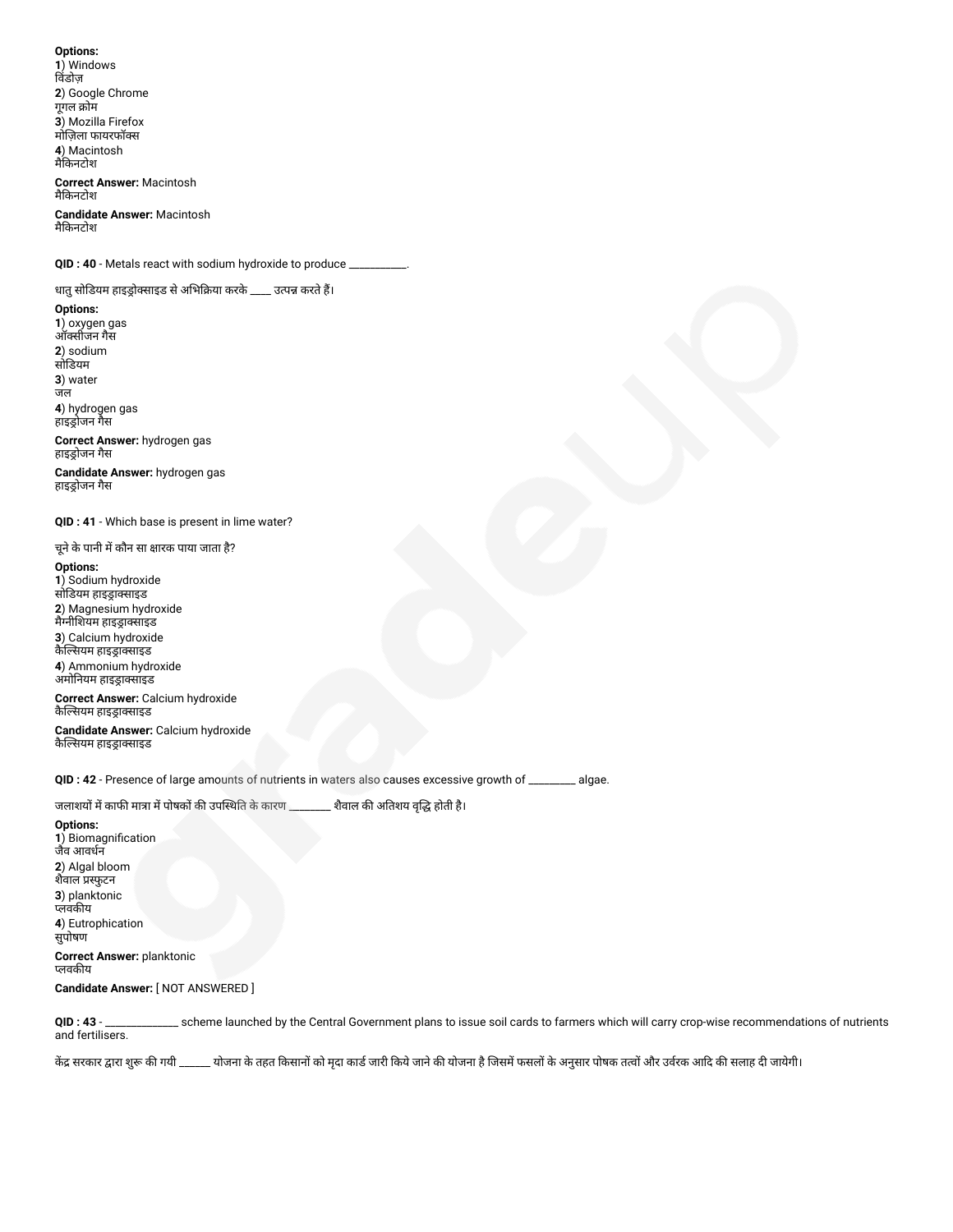**Options: 1**) Soil Health Card मुदा स्वास्थ्य कार्ड **2**) Shyama Prasad Mukherji Rurban Mission श्यामा प्रसाद मुखर्जी आर-अर्बन मिशन **3**) Pradhan Mantri Fasal Bima Yojana प्रधानमंत्री फसल बीमा योजना **4**) National R-URBAN Mission नेशनल आर-अबन मशन

**Correct Answer:** Soil Health Card मृदा स्वास्थ्य कार्ड

**Candidate Answer:** Soil Health Card मृदा स्वास्थ्य कार्ड

**QID : 44** - Who invented the electric tram?

इलेक्ट्रिक ट्राम का आविष्कार किसने किया? **Options: 1**) James Cook जेस कुक **2**) William Harvey विलियम हार्वे **3**) Fyodor Pirotsky योदोर परोतक **4**) Robert Boyles

रॉबर्ट बॉयल्स

**Correct Answer:** Fyodor Pirotsky योदोर परोतक

**Candidate Answer:** [ NOT ANSWERED ]

**QID : 45** - Who was the 2015 Men's Rugby World Cup Winner?

2015 रग्बी विश्व कप (पुरुष) विजेता कौन था?

**Options: 1**) New Zealand न्यूज़ीलैण्ड **2**) South Africa दक्षिण अफ्रीका **3**) Australia ऑस्ट्रेलिया **4**) England इंग्लैण्ड **Correct Answer:** New Zealand न्यूज़ीलैण्ड

**Candidate Answer:** [ NOT ANSWERED ]

**QID : 46** - Indian Mughal paintings originated during the rule of which Mughal Emperor?

किस मुगल सम्राट के शासन के दौरान भारतीय मुगल चित्रों का उद्गम हुआ था?

**Options: 1**) Humayun मायूं **2**) Akbar अकबर **3**) Jahangir जहांगीर **4**) Shah Jahan शाहजहां **Correct Answer:** Humayun मायूं **Candidate Answer:** Jahangir जहांगीर

**QID : 47** - Which of the following won the Best Film in 62nd Filmfare Awards 2017?

निम्नलिखित में से किसे वर्ष 2017 की सर्वश्रेष्ठ फिल्म के लिए 62 वां फिल्मफेयर पुरस्कार मिला है?

**Options: 1**) Dangal दंगल **2**) Rustom रुस्तम **3**) Airlift

एयर लिफ्ट **4**) Udta Punjab उड़ता पंजाब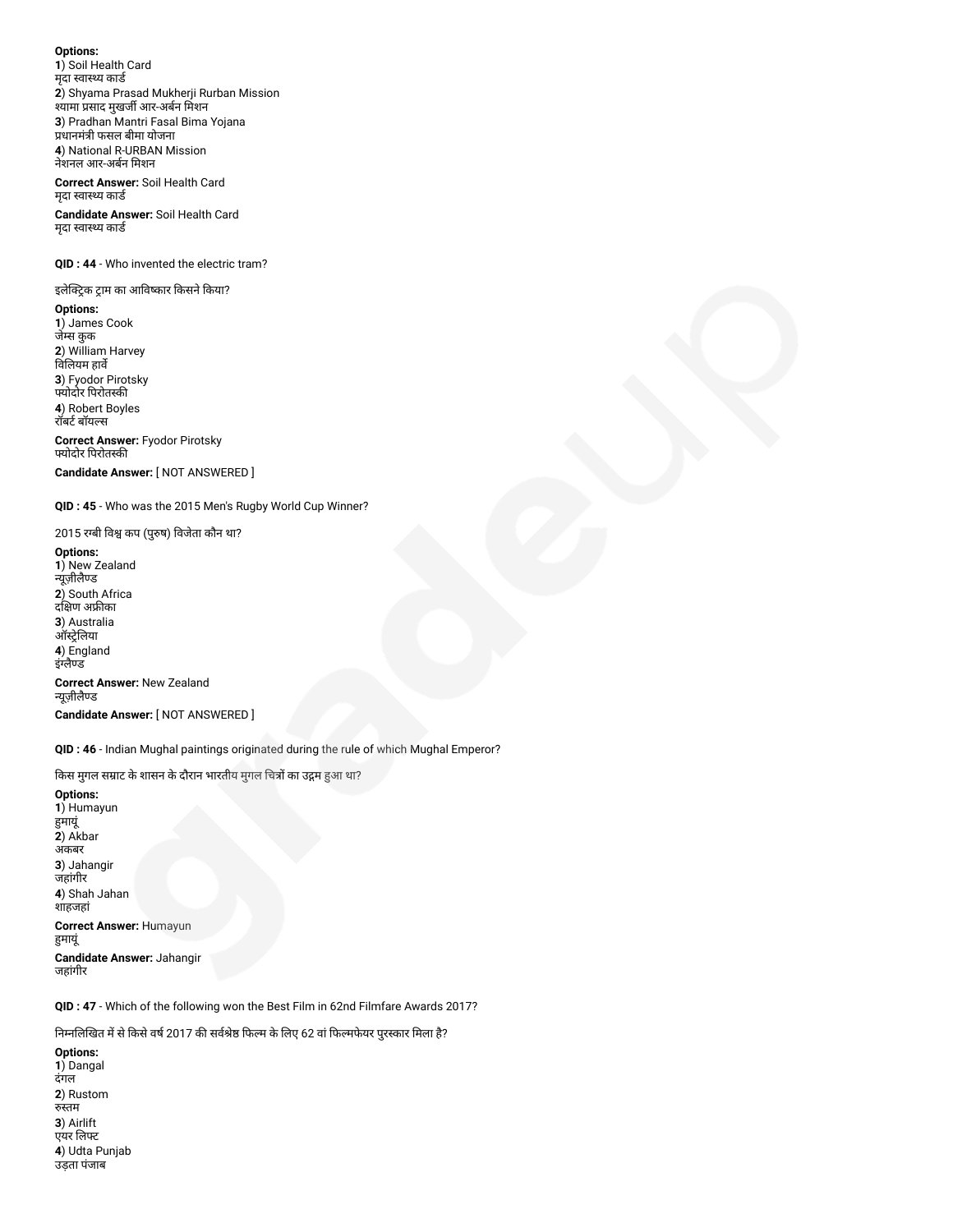**Correct Answer:** Dangal दंगल **Candidate Answer:** Dangal दंगल

**QID : 48** - Which of the statements given below are correct?

1. The author of the novel 'Forty Thieves' is Thomas Perry.

2. The author of the novel 'Half of a Yellow Sun' is Jennifer Egan.

3. The author of the novel 'Middlesex' is Chimamanda Ngozi Adichie.

नीचे दिये गये कथनों में से कौन से कथन सही हैं?

1. उपन्यास "फोर्टी थीव्स" के लेखक थॉमस पैरी है।

2. उपन्यास "हाफ ऑफ़ अ येलो सन" के लेखक जेनिफर एगन हैं।

3 उपन्यास "मिडिलसेक्स" के लेखक चिमामंदा नगोज़ी आदिची हैं।

**Options:**

**1**) 1 and 2 1 और 2 **2**) 2 and 3 2 और 3 **3**) 1 and 3 1 और 3 **4**) 1, 2 and 3 1, 2 और 3 **Correct Answer:** 2 and 3 2 और 3 **Candidate Answer:** [ NOT ANSWERED ]

**QID : 49** - What was USA's rank in 2016 Human Development Index published by the United Nations Development Programme?

2016 में संयुक्त राष्ट्र विकास कार्यक्रम द्वारा प्रकाशित मानव विकास सूचकांक में यूएसए की श्रेणी क्या थी?

**Options: 1**) 1

**2**) 10

**3**) 100

**4**) 200 **Correct Answer:** 10 **Candidate Answer:** 10

QID : 50 - The Delhi - Lahore Bus is officially known as

दली - लाहौर बस, आधकारक तौर पर \_\_\_\_\_\_\_\_\_\_\_\_\_\_\_\_\_\_ केप मजानी जाती है।

**Options: 1**) Sada-e-Sarhad सदा-ए-सरहद **2**) Maitree bus मैी बस **3**) Yaad-e-Shaheed याद-ए-शहीद **4**) Dosti bus दोती बस

**Correct Answer:** Sada-e-Sarhad सदा-ए-सरहद **Candidate Answer:** [ NOT ANSWERED ]

**QID : 51** - What is the remainder when 6729 is divided by 35?

जब 6729 को 35 द्वारा विभाजित किया जाता है, तब अवशिष्ट क्या होता है?

**Options: 1**) 11 **2**) 7 **3**) 19 **4**) 13 **Correct Answer:** 19 **Candidate Answer:** 19

**QID : 52** - A, B and C can finish a job working alone in 72, 24 and 36 days respectively. In how many days they can finish the job if they worked together?

A, B और C अकेले काम करते हुए एक काम को क्रमशः 72, 24 और 36 दिनों में पूरा कर सकते हैं। यदि वे एक साथ काम करते हैं तो वे कितने दिनों में काम पूरा कर सकते हैं?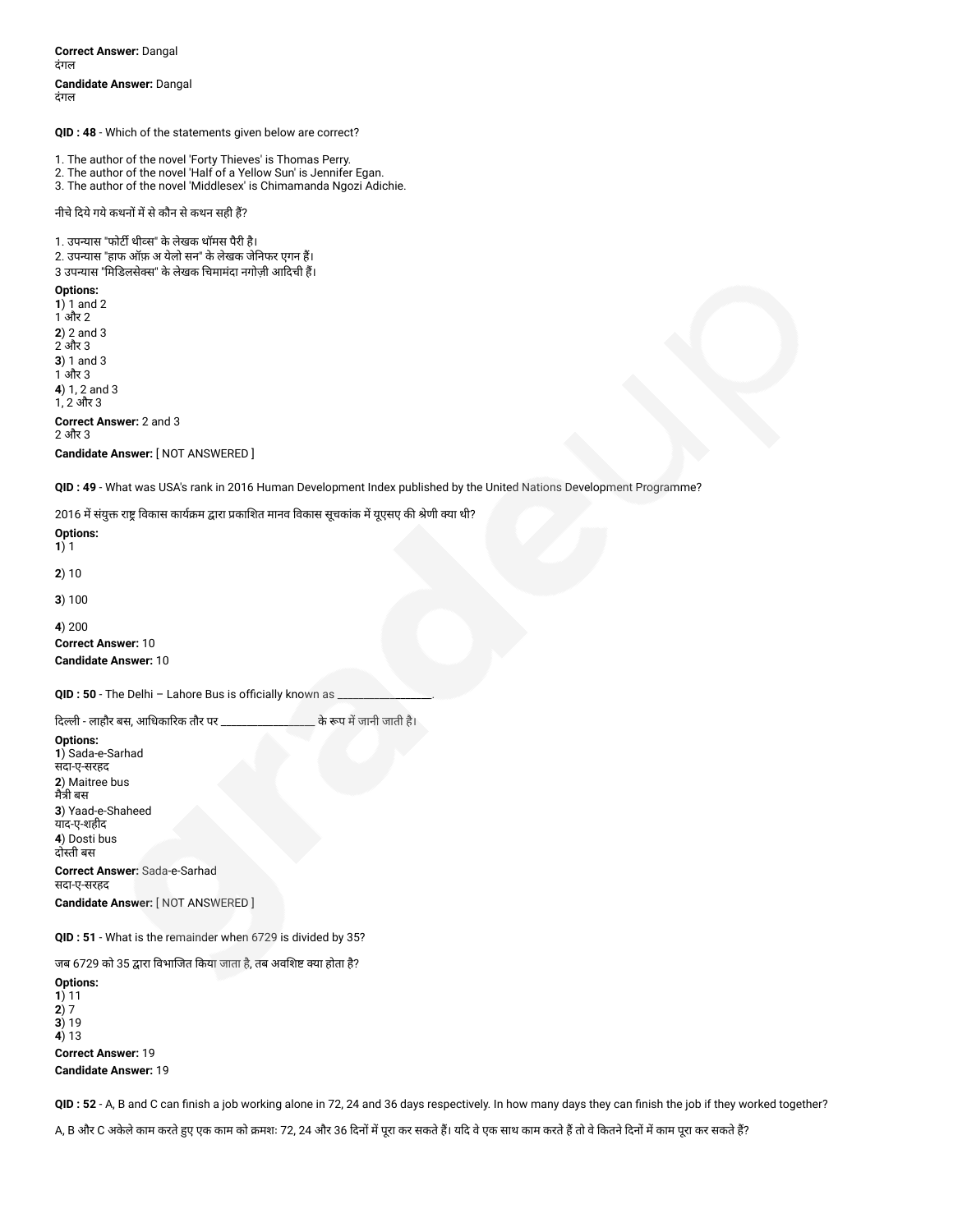**Options: 1**) 12 **2**) 9 **3**) 15 **4**) 18 **Correct Answer:** 12 **Candidate Answer:** 12 **QID : 53** - Area of 4 walls of a cuboid is 448 sq cm, its length is 18 cm and height is 8 cm. What is its breadth (in cm)? एक घनाभ (क्युबॉइड) की चारों दीवारों का क्षेत्रफल 448 वर्ग से.मीं. है। इसकी लंबाई 18 से.मीं. और ऊंचाई 8 से.मीं. है। इसकी चौड़ाई (से.मीं. में) क्या है? **Options: 1**) 10 **2**) 9 **3**) 8 **4**) 7 **Correct Answer:** 10 **Candidate Answer:** 10 **QID : 54** - At 10% discount the selling price of an article is Rs 4500, what is the selling price (in Rs) if the discount is 27.5%? 10% छूट पर एक वस्तु का बिक्री मूल्य 4500 रु है, यदि छूट 27.5% हो तो बिक्री मूल्य (रु में) क्या है? **Options: 1**) 4000 **2**) 3625 **3**) 3500 **4**) 3125 **Correct Answer:** 3625 **Candidate Answer:** 3625 **QID : 55** - What is the fourth proportional to 72, 168 and 150? 72, 168 और 150 का चतुथानुपातक या है? **Options: 1**) 450 **2**) 300 **3**) 350 **4**) 400 **Correct Answer:** 350 **Candidate Answer:** 350 **QID : 56** - What is the average of all numbers between 11 and 80 which are divisible by 6? 11 और 80 के बीच सभी संख्याओं का औसत क्या है जो 6 से भाज्य हैं? **Options: 1**) 46 **2**) 47 **3**) 44 **4**) 45 **Correct Answer:** 45 **Candidate Answer:** 45 **QID : 57** - A trader had 960 kgs of rice. He sold a part of it at 20% profit and the rest at 8% profit, so that he made a total profit of 12%. How much rice (in kgs) did he sell at 8% profit? एक व्यापारी के पास 960 कि.ग्रा. चावल थे। उसने इसका एक हिस्सा 20% लाभ पर और शेष 8% लाभ का कि उसने 8% लाभ पर कितना आवर जि.या म) लाथ पर कितना चावल (कि.ग्रा में) बेचा? **Options: 1**) 460

**4**) 640 **Correct Answer:** 640 **Candidate Answer:** [ NOT ANSWERED ]

**2**) 560 **3**) 540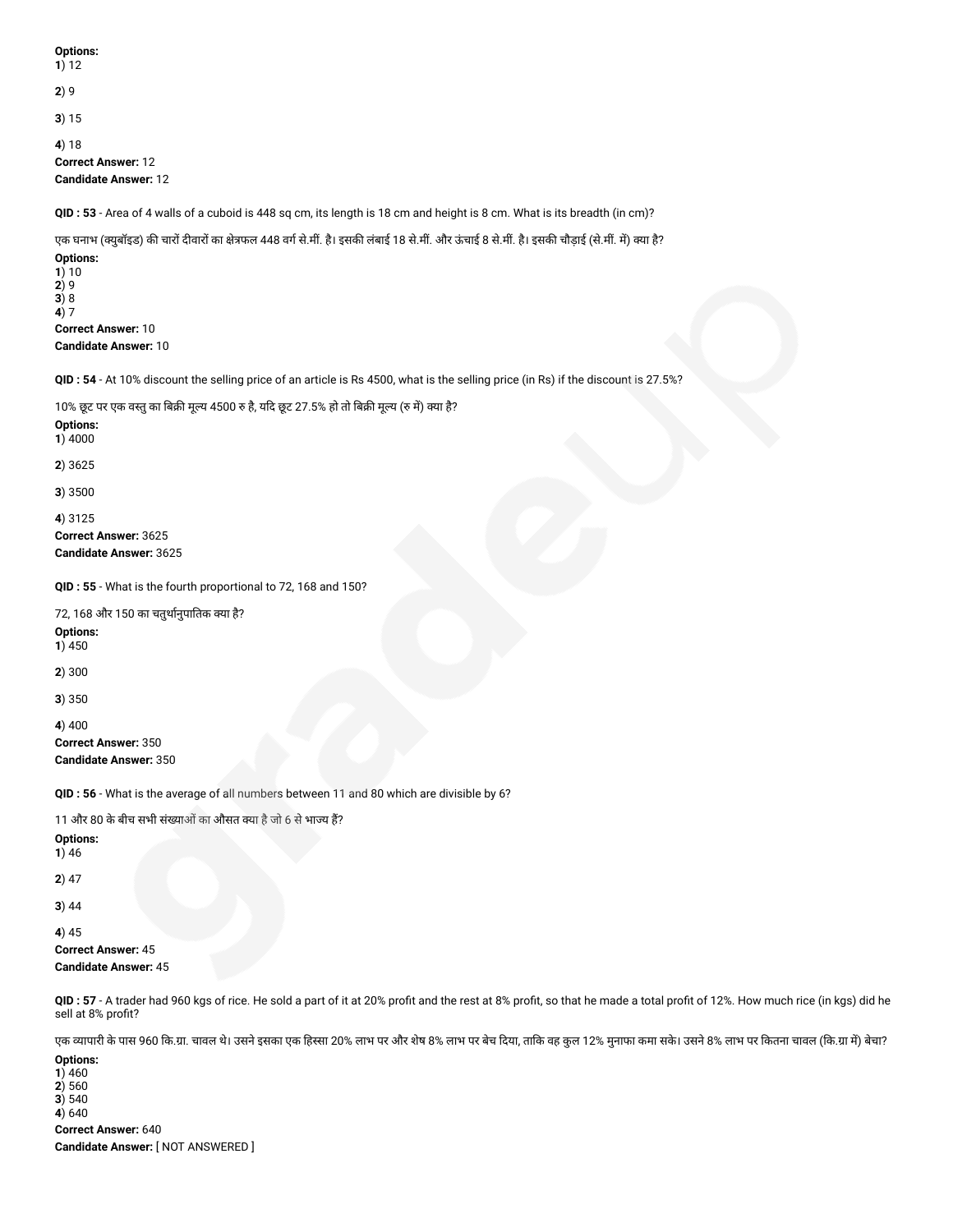**QID : 58** - If 40% of x = y, then y% of 40 is same as \_\_\_\_\_ of x.

यद x का 40% = y है, तो 40 का y%, x का \_\_\_\_\_ के बराबर होगा।

**Options: 1**) 16%

**2**) 4%

**3**) 8%

**4**) 160% **Correct Answer:** 16% **Candidate Answer:** 16%

**QID : 59** - Excluding stoppages, the speed of a bus is 72 kmph and including stoppages, it is 60 kmph. For how many minutes does the bus stop per hour?

रुकने के स्थानों को छोड़कर, बस की गति 72 किलोमीटर प्रति घंटा है और रुकने के स्थानों सहित, यह 60 किलोमीटर प्रति घंटा है। बस प्रत्येक घंटे में कितने मिनट के लिए रुकती है?

**Options: 1**) 12

**2**) 8

**3**) 15

**4**) 10

**Correct Answer:** 10

**Candidate Answer:** 12

**QID : 60** - The simple and compound interest that can be earned in two years at the same rate is Rs 1500 and Rs 1575 respectively. What is the rate (% per annum) of interest?

दो वर्षों में समान दर पर अर्जित हो सकने वाले साधारण और चक्रवृद्धि ब्याज क्रमशः 1500 रु और 1575 रु है। ब्याज दर (% प्रति वर्ष) कितनी है?

**Options: 1**) 8

**2**) 10

**3**) 12

**4**) 5

**Correct Answer:** 10 **Candidate Answer:** [ NOT ANSWERED ]

**QID : 61** - If [7(5x/3 - 3/2)]/2 + 3/2 = 1/4, then what is the value of x?

यदि [7(5x/3 - 3/2)]/2 + 3/2 = 1/4 है, तो x का मान क्या है?

**Options:**

**1**) 35/24

**2**) 24/35

**3**) -24/35

**4**) -35/24 **Correct Answer:** 24/35 **Candidate Answer:** 24/35

**QID : 62** - If  $a^3 + b^3 = 19$  and  $ab = -6$  , then what is the value of  $a + b$ ?

```
यदि a^3 + b^3 = 19 और ab = -6 है, तो a + b का मान क्या है?
Options:
1) 5
2) 7
3) 1
4) -5
Correct Answer: 1
Candidate Answer: 1
```
**QID : 63** - Sum of four times a fraction and 6 times its reciprocal is 11. What is the fraction?

एक भिन्न के चार गुणा और उस भिन्न के व्युत्क्रम के 6 गुणा का योग 11 है। वह भिन्न क्या है?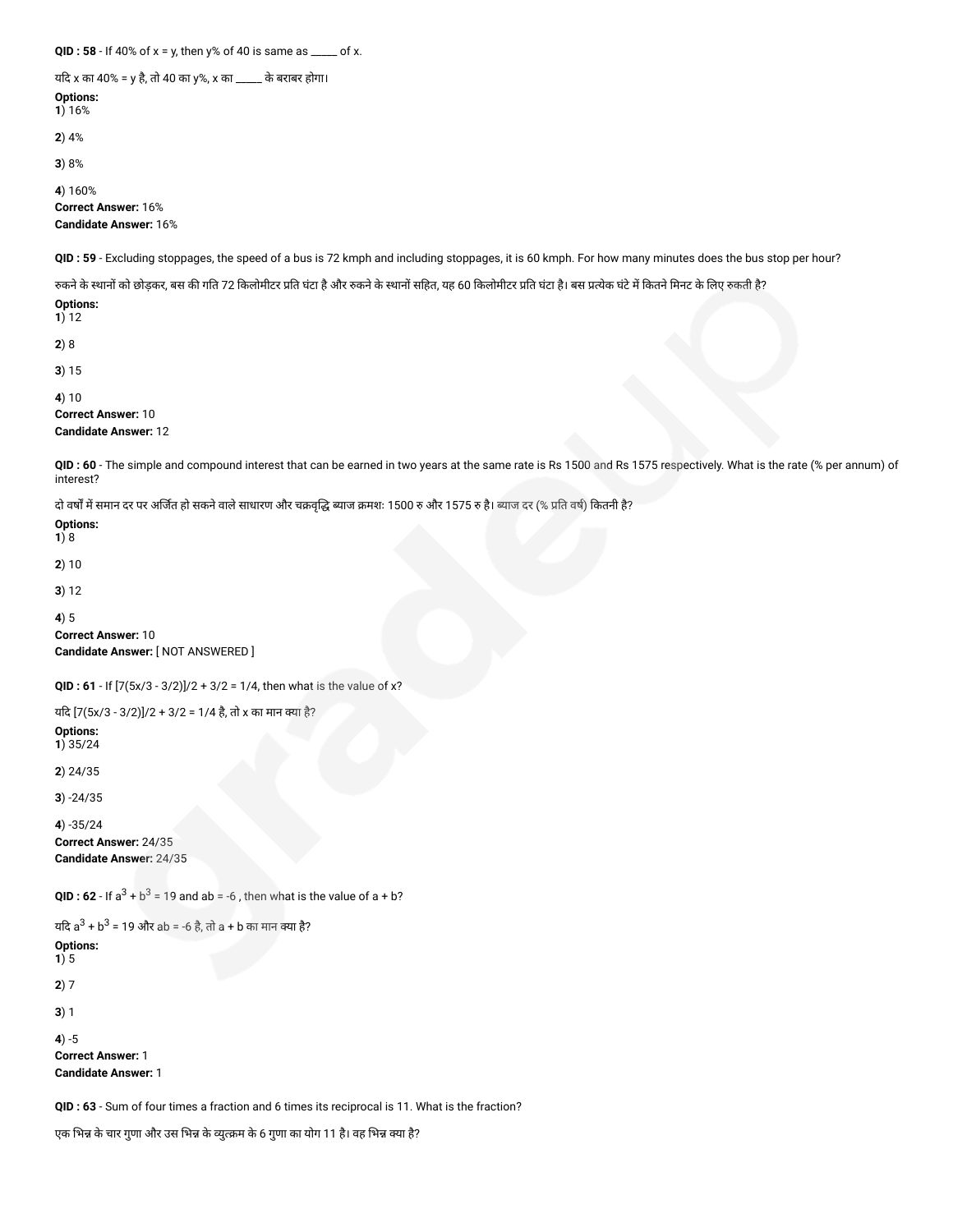**Options: 1**) 3/4 **2**) 4/3 **3**) 4/7 **4**) 7/4 **Correct Answer:** 3/4 **Candidate Answer:** 3/4 **QID : 64** - What is the sum of the first 12 terms of an arithmetic progression if the 3<sup>rd</sup> term is -13 and the 6<sup>th</sup> term is -4? समांतर श्रेणी के पहले 12 पदों का योग क्या है यदि तीसरा पद -13 और छठा पद -4 है? **Options: 1**) 67 **2**) 45 **3**) -30 **4**) -48 **Correct Answer:** -30 **Candidate Answer:** -30 **QID : 65** - What is the reflection of the point (5, 2) in the line x = -3? रेखा x = -3 में बिंदु (5, 2) का प्रतिबिंब क्या है? **Options: 1** $( -11, 2)$ **2**) (-11 ,-2) **3**) (11 ,-2) **4**) (11 ,2) **Correct Answer:** (-11 ,2) **Candidate Answer:** (-11 ,2)

**QID : 66** - What are the co-ordinates of the centroid of a triangle, whose vertices are A(1, -5), B(4, 0) and C(-2, 2)?

त्रिभुज के केंद्रक के निर्देशांक क्या हैं, जिसके कोने A(1, -5), B(4, 0) और C(-2, 2) हैं?

**Options: 1**) (1 , -1)

**2**) (-1 , 1)

**3**) (2 , -2)

**4**) (-2 , 2)

**Correct Answer:** (1 , -1) **Candidate Answer:** (1 , -1)

**QID : 67** - Slope of the line AB is -4/3. Co-ordinates of points A and B are (x, -5) and (-5, 3) respectively. What is the value of x?

रेखा AB की ढलान -4/3 है। बिंदुओं A और B के निर्देशांक क्रमशः (x, -5) और (-5, 3) है। x का मान क्या है? **Options: 1**) -1 **2**) 2 **3**) -2 **4**) 1 **Correct Answer:** 1 **Candidate Answer:** -1

**QID : 68** - D and E are points on side AB and AC of ΔABC. DE is parallel to BC. If AD:DB = 2:5 and area of ΔADE is 8 sq cm, what is the ratio of area of ΔADE: area of quadrilateral BDEC?

ΔABC की भुजाओं AB और AC पर D और E बिंदु हैं। DE, BC के समांतर है। यदि AD:DB = 2:5 है और ΔADE का क्षेत्रफल 8 वर्ग से. मी. है, तो ΔADE के क्षेत्रफल: चतुर्भुज BDEC के क्षेत्रफल का अनुपात क्या है?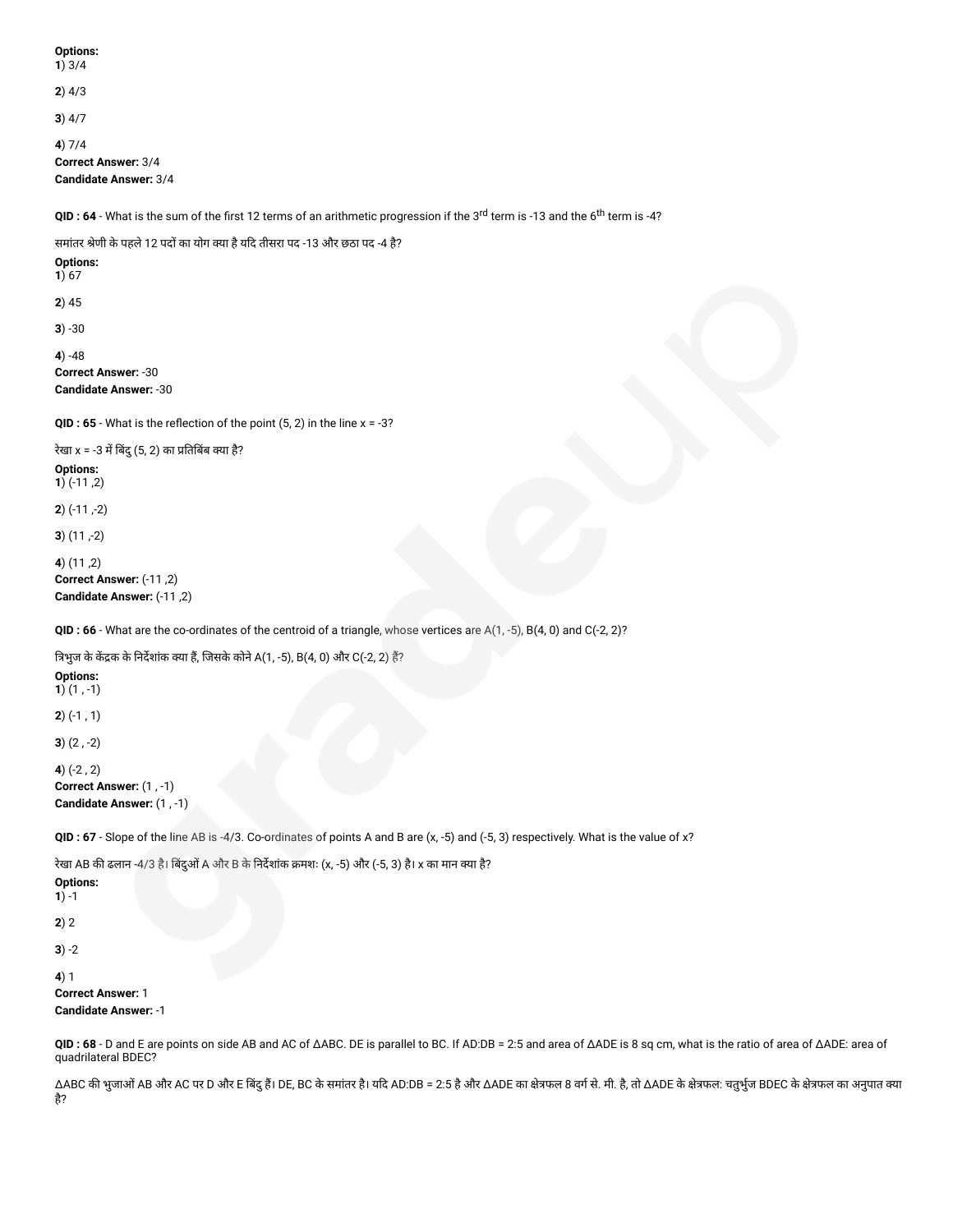#### **Options: 1**) (4:45)

**2**) (45:4)

**3**) (8:45)

**4**) (45:8)

**Correct Answer:** (4:45) **Candidate Answer:** (4:45)

 $Q$ **ID**: 69 - What is the value of  $\sqrt{2}$  Sec 45<sup>o</sup> - Tan 30<sup>o</sup>?

√2 Sec 45<sup>o</sup> - Tan 30<sup>o</sup> का मान क्या है?

**Options: 1**) (2√3 - 1)/3 **2**) (√3 - 1)/√3 **3**) (2√3 - 1)/√3 **4**) (√3 - 1)/3 **Correct Answer:** (2√3 - 1)/√3 **Candidate Answer:** (2√3 - 1)/√3

**QID : 70** - ΔABC is right angled at B. If m ∠A = 60°, then what is the value of 1/√3 Cosec C?

 $\triangle$ ABC, B पर समकोण है। यदि m ∠A = 60° है, तो 1/√3 Cosec C का मान क्या है?

**Options: 1**) 2/√3 **2**) 2/3 **3**) √2/√3 **4**) √2/3 **Correct Answer:** 2/√3 **Candidate Answer:** 2/√3

**QID : 71** - If Cosec θ = 25/7 , then what is the value of Cot θ?

यदि Cosec θ = 25/7 है, तो Cot θ का मान क्या है?

**Options: 1**) 24/25

**2**) 7/24

**3**) 7/25

**4**) 24/7 **Correct Answer:** 24/7 **Candidate Answer:** 24/7

**QID : 72** -

In which country inflation in 2016 was lower than that of the previous year?

वर्ष 2016 में किस देश की मुद्रास्फीति पिछले वर्ष की तुलना में कम थी?

**Options: 1**) C **2**) A **3**) B **4**) D **Correct Answer:** C **Candidate Answer:** C

**Candidate Answer:** 150

**QID : 73** -

By what percent inflation in 2016 was greater than the inflation in 2015 in country D?

देश D में वर्ष 2016 में हुई मुद्रास्फीति, 2015 में हुई मुद्रास्फीति की तुलना में कितनी प्रतिशत अधिक थी? **Options:**  $1) 60$ **2**) 100 **3**) 150 **4**) 120 **Correct Answer:** 150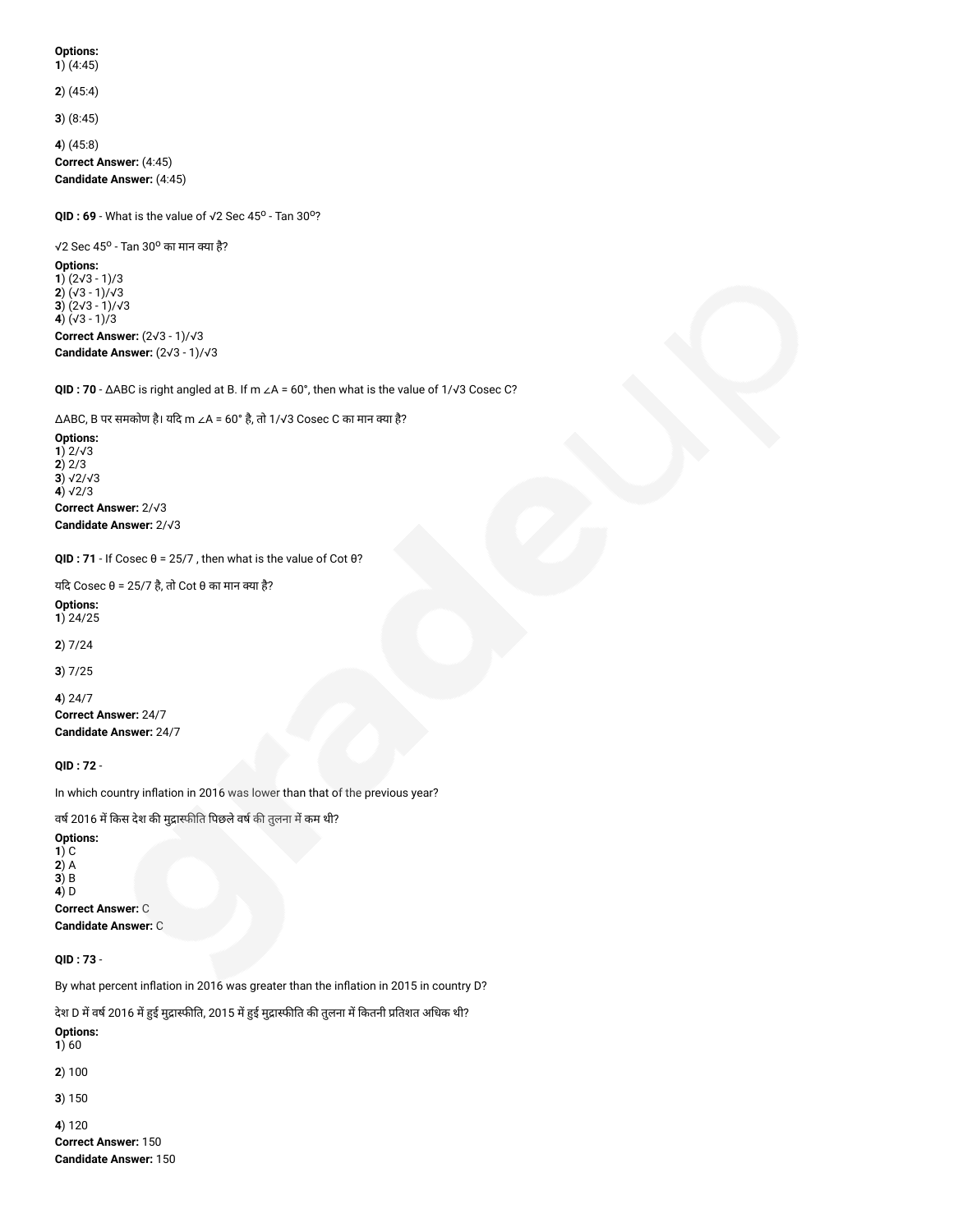## **QID : 74** -

In the year 2015, what is the ratio of inflation in country C to country A?

वर्ष 2015 में देश A और C के मध्य मुद्रास्फीति का अनुपात कितना है?

**Options: 1**)  $1:2$ **2**) 2 : 3 **3**) 3 : 2 **4**) 2 : 1 **Correct Answer:** 2 : 1

**Candidate Answer:** 2 : 1

**QID : 75** -

If inflation is measured as increase in price index and the price index was 200 in the beginning of 2015 in country D then what is the index at the end of 2016?

यदि मुद्रास्फीति को मूल्य सूचकांक में वृद्धि के तौर पर मापा जाए और देश D में 2015 के आरंभ में मूचचांक 200 था तो 2016 के अंत में सूचकांक कितना होगा?

**Options: 1**) 207

**2**) 207.2

**3**) 210

**4**) 214.2 **Correct Answer:** 214.2

**Candidate Answer:** [ NOT ANSWERED ]

**QID : 76** - In the following question, some part of the sentence may have errors. Find out which part of the sentence has an error and select the appropriate option. If a sentence is free from error, select 'No Error'.

Several great battles **(1)**/ took place among **(2)**/ the British and the Americans. (3)/No Error **(4)**

**Options:**

**1**) 1 **2**) 2

**3**) 3

**4**) 4

**Correct Answer:** 2 **Candidate Answer:** 2

**QID : 77** - In the following question, some part of the sentence may have errors. Find out which part of the sentence has an error and select the appropriate option. If a sentence is free from error, select 'No Error'.

The stream gurgled **(1)**/ contentedly as it **(2)**/ slowed to rounding the bend. **(3)**/No Error **(4)**

**Options:**

**1**) 1 **2**) 2

**3**) 3

**4**) 4

## **Correct Answer:** 3 **Candidate Answer:** 3

**QID : 78** - In the following question, the sentence given with blank to be filled in with an appropriate word. Select the correct alternative out of the four and indicate it by selecting the appropriate option.

**The criminal changed his name to an \_\_\_\_\_\_\_\_\_\_\_ in order to elude the police.**

**Options: 1**) alternative **2**) alias **3**) option **4**) untrue **Correct Answer:** alias

**Candidate Answer:** alias

**QID : 79** - In the following question, the sentence given with blank to be filled in with an appropriate word. Select the correct alternative out of the four and indicate it by selecting the appropriate option.

**The \_\_\_\_\_\_\_\_\_\_\_ my husband and I had was so loud it woke our children.**

**Options:**

**1**) quarrel

**2**) coral

**3**) moral

**4**) laurel